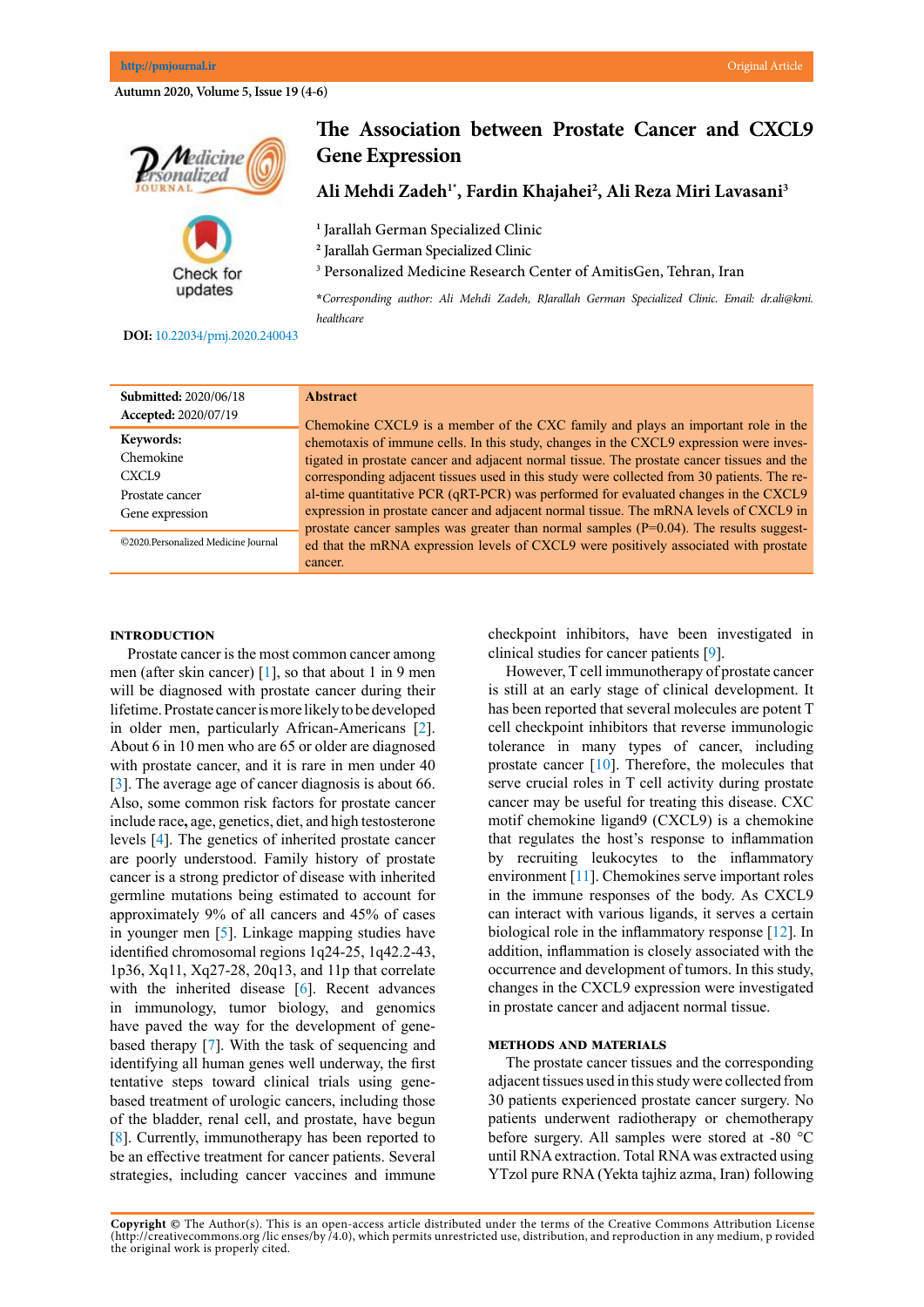<span id="page-1-0"></span>the manufacturer's description. [cDNA Synthesis](https://yektatajhiz.com/products/%da%a9%db%8c%d8%aa-%d8%b3%d9%86%d8%aa%d8%b2-cdna/)  [Kit](https://yektatajhiz.com/products/%da%a9%db%8c%d8%aa-%d8%b3%d9%86%d8%aa%d8%b2-cdna/) (Yekta tajhiz azma, Iran) was used to perform RTPCR to synthesize cDNA. Then cDNA was used as a template to perform qPCR. GAPDH was used as an internal reference gene. The following primer sequences were used: CXCL9 F, 5'AGG GTC GGC TGT TCC TGC ATC3' and R, 5'TTC ACA TCT GCT GAA TCT GGG TTT A3'; GAPDH F, 5'GCA CCG TCA AGG CTG AGA AC3' and R, 5'TGG TGA AGA CGC CAG TGG A3'. All data were analyzed

using SPSS version 19.0 statistical software (IBM Corp., Armonk, NY, USA).

#### **RESULTS**

The mRNA expression levels of CXCL9 were measured in clinical samples. The mRNA levels of CXCL9 in prostate cancer samples was greater than normal samples  $(P=0.04)$ . The results suggested that the mRNA expression levels of CXCL9 were positively associated with prostate cancer.



**Fig. 1.** The results suggested that the mRNA expression levels of CXCL9 were positively associated with prostate cancer

### **Discussion**

The development of malignant tumors depends on the tumor microenvironment, where chemokines and their receptors are important participants [[13\]](#page-2-0). Chemokine CXCL9 is a member of the CXC family and has an important role in the chemotaxis of immune cells. It is secreted by various cell types, including immune cells (e.g., T lymphocytes, NK cells, dendritic cells, macrophages, eosinophils, and non‐immune cells (hepatic stellate cells, preadipocytes, thyrocytes, endothelial cell, tumor cells, and fibroblasts, etc.) [[14](#page-2-0)]. CXCL9 has a versatile and controversial role in tumors, and accumulating evidence suggests that CXCL9 is closely associated with the prognosis of tumor patients [\[15](#page-2-0)]. Prostate cancer, as a highly malignant tumor with complex pathogenesis, is one of the most common cancers among men. Abnormal expression levels of chemokines have been identified in prostate cancer [\[16](#page-2-0)]. Many chemokines may have inhibitory effects on the tumor, and certain chemokines may promote tumor progression [[17](#page-2-0)]. Several chemokines, including CXCL4 and CXCL10, were used in translational medicine [18]. In this study, changes in the CXCL9 expression were investigated in prostate cancer and adjacent normal tissue.

The results showed a significant increase in the expression of this gene in tumor tissues. Chemokines serve an important role in the tumor

microenvironment, and it was hypothesized that CXCL9 serves an indirect role in affecting white blood cells. Hu et al. reported that prostate cancer cells could secrete CXCL9 more than the normal cells, and CD4+ T cells recruited by endogenous CXCL9, consequently, promoted prostate cancer metastasis via modulation of FGF11/miRNA‐541/ AR/MMP9 signaling [[19\]](#page-2-0). Liu et al. showed that recombinant mouse and human CXCL9 and CXCL10 facilitated the proliferation of murine and human glioma spheres, suggesting that they may promote tumorigenesis. Besides, studies also demonstrate that CXCL9 is highly upregulated in glioblastoma and primary pediatric CNS germ cell tumor (germinoma type) [\[20](#page-2-0)]. Accumulating evidence indicates that manipulating the tumor microenvironment that involves CXCL9 can enhance the therapeutic efficacy of strategies via tumor‐specific T cells. Nevertheless, a more detailed characterization and mechanism of CXCL9 role in tumor biology are desperately required, as it may improve cancer treatment and possibly lead to clinical applications in cancer prognosis, diagnosis, and therapy.

#### **Reference**

1. Klemm, F., and J. A. Joyce. 2015. Microenvironmental regulation of therapeutic response in cancer. Trends Cell Biol. 25: 198– 213.

2. Muller, M., S. Carter, M. J. Hofer, and I. L.